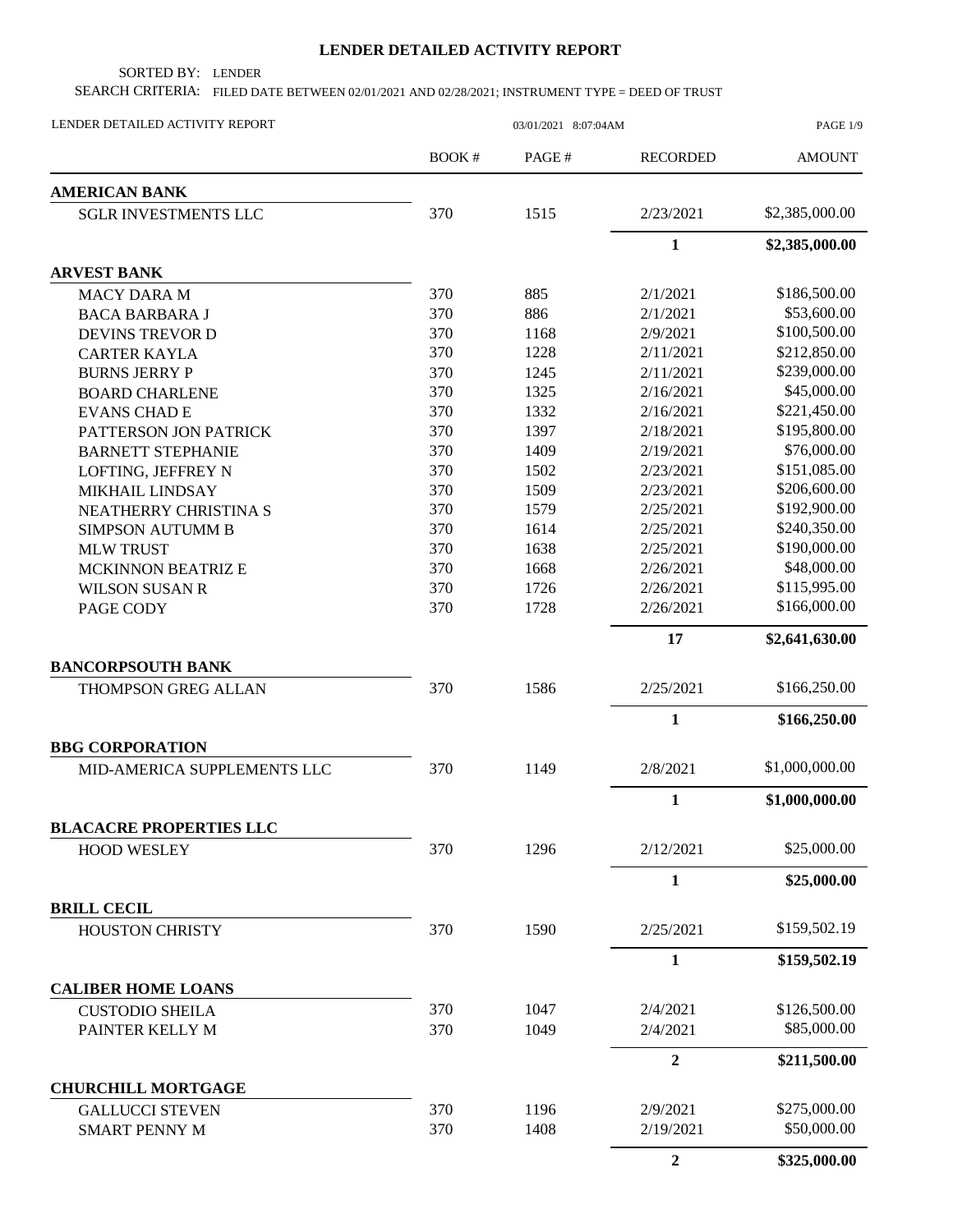| LENDER DETAILED ACTIVITY REPORT              | 03/01/2021 8:07:04AM |       |                  | PAGE 2/9       |
|----------------------------------------------|----------------------|-------|------------------|----------------|
|                                              | <b>BOOK#</b>         | PAGE# | <b>RECORDED</b>  | <b>AMOUNT</b>  |
| <b>CITIZENS BANK</b>                         |                      |       |                  |                |
| <b>BRIGHT CAROL SUE TR</b>                   | 370                  | 1712  | 2/26/2021        | \$50,000.00    |
|                                              |                      |       | $\mathbf{1}$     | \$50,000.00    |
| <b>CLOGSTON CHARLES</b>                      |                      |       |                  |                |
| ROBERTS ROBERTA LYNN                         | 370                  | 1082  | 2/4/2021         | \$25,000.00    |
| <b>CLOGSTON PAMELA RAE</b>                   |                      |       | $\mathbf{1}$     | \$25,000.00    |
| ROBERTS WILLIAM OLIVER JR                    | 370                  | 1082  | 2/4/2021         | \$25,000.00    |
|                                              |                      |       | 1                | \$25,000.00    |
| <b>COHU GARY TRUST</b>                       |                      |       |                  |                |
| MOSER ENDEAVORS LLC                          | 370                  | 991   | 2/2/2021         | \$75,000.00    |
| MOSER ENDEAVORS LLC                          | 370                  | 1006  | 2/2/2021         | \$30,000.00    |
| MOSER ENDEAVORS LLC                          | 370                  | 1171  | 2/9/2021         | \$150,000.00   |
|                                              |                      |       | 3                | \$255,000.00   |
| <b>COMMERCE BANK</b><br>MCGINTY CHARLES C    | 370                  | 1088  | 2/4/2021         | \$448,000.00   |
|                                              |                      |       | $\mathbf{1}$     | \$448,000.00   |
| <b>COMMUNITY BANK AND TRUST</b>              |                      |       |                  |                |
| <b>JOHNSON ROBERT EARL</b>                   | 370                  | 921   | 2/2/2021         | \$84,500.00    |
| NEWTON NORMA D                               | 370                  | 1429  | 2/19/2021        | \$40,000.00    |
| <b>BALDASSARRE KYLE</b>                      | 370                  | 1485  | 2/22/2021        | \$91,917.00    |
| PATTERSON JACK D                             | 370                  | 1565  | 2/24/2021        | \$72,000.00    |
|                                              |                      |       | 4                | \$288,417.00   |
| <b>COMMUNITY NATIONAL BANK &amp; TRUST</b>   |                      |       |                  |                |
| <b>CLEO VENTURES LLC</b>                     | 370                  | 920   | 2/2/2021         | \$149,870.00   |
| <b>BARBER ROBERT O</b>                       | 370                  | 1407  | 2/18/2021        | \$475,000.00   |
|                                              |                      |       | $\boldsymbol{2}$ | \$624,870.00   |
| <b>CORNERSTONE BANK</b><br><b>GARZA ANEL</b> | 370                  | 1188  | 2/9/2021         | \$44,800.00    |
|                                              |                      |       | $\mathbf{1}$     | \$44,800.00    |
| DAS ACQUISITION COMPANY                      |                      |       |                  |                |
| <b>JONES KATHERINE</b>                       | 370                  | 860   | 2/1/2021         | \$89,061.00    |
|                                              |                      |       | $\mathbf{1}$     | \$89,061.00    |
| DAS AQUISITION COMPANY                       |                      |       |                  |                |
| NANCE BRENDA L                               | 370                  | 967   | 2/2/2021         | \$220,000.00   |
| RUSH CHRISTOPHER L                           | 370                  | 1113  | 2/5/2021         | \$101,010.00   |
|                                              |                      |       | $\overline{2}$   | \$321,010.00   |
| DELLA ROBBIA II LLC                          |                      |       |                  |                |
| OXFORD PARK APARTMENTS LLC                   | 370                  | 1447  | 2/19/2021        | \$2,750,000.00 |
|                                              |                      |       | $\mathbf{1}$     | \$2,750,000.00 |
| <b>DUNN JANICE</b><br><b>LANE KAYLA SUE</b>  | 370                  | 1230  | 2/11/2021        | \$45,000.00    |
|                                              |                      |       | 1                | \$45,000.00    |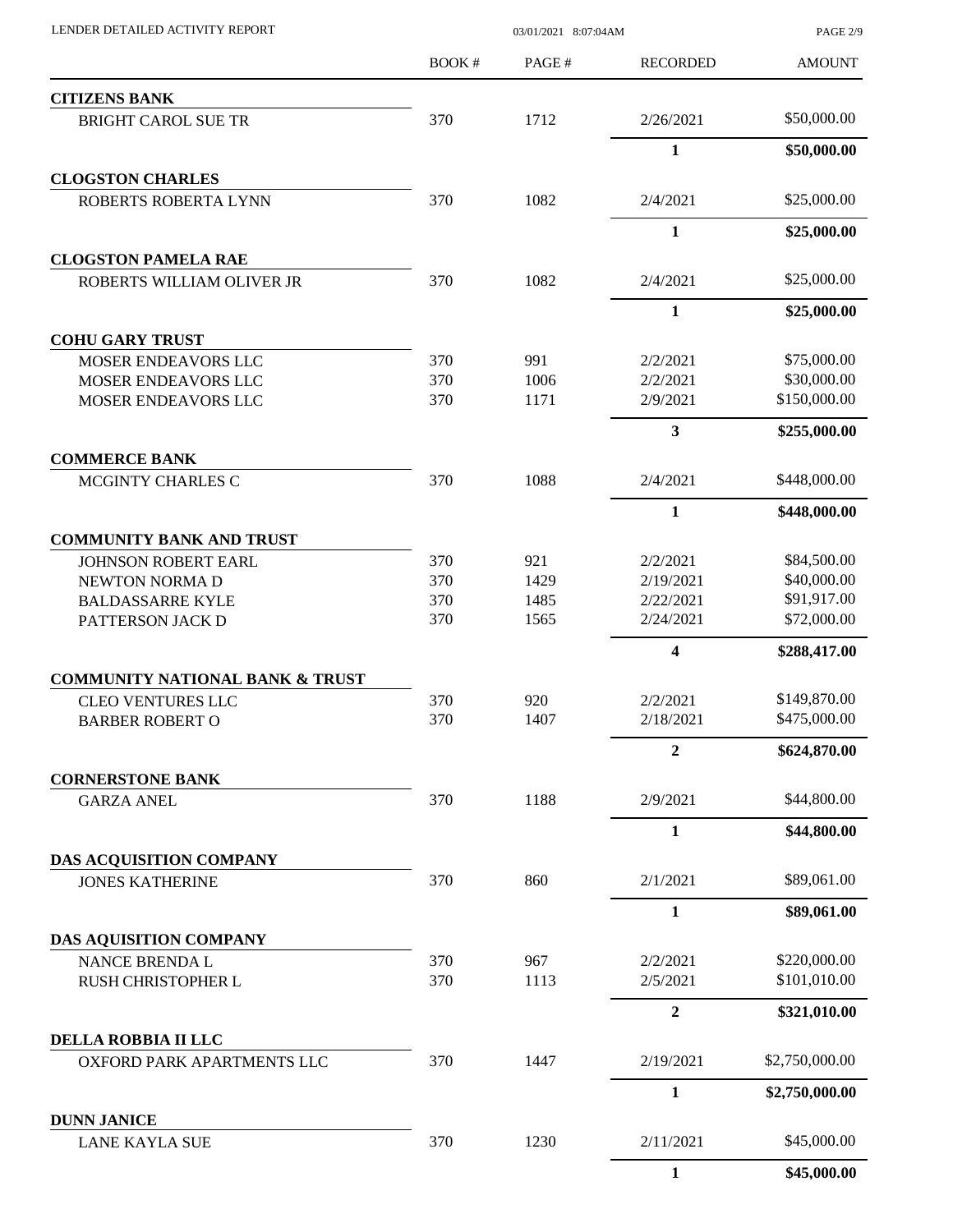PAGE 3/9

|                                      | BOOK# | PAGE# | <b>RECORDED</b> | <b>AMOUNT</b>  |
|--------------------------------------|-------|-------|-----------------|----------------|
| <b>FIRST COMMUNITY BANK</b>          |       |       |                 |                |
| <b>SKAGGS LACY Y</b>                 | 370   | 863   | 2/1/2021        | \$125,000.00   |
| <b>WEST GREGORY</b>                  | 370   | 945   | 2/2/2021        | \$13,500.00    |
| HAVEN HOMES OF SOUTHWEST MISSOURI LL | 370   | 946   | 2/2/2021        | \$91,384.00    |
| <b>CHARLES CRYSTAL A</b>             | 370   | 947   | 2/2/2021        | \$100,000.00   |
| <b>COPE NICHOLAS</b>                 | 370   | 1059  | 2/4/2021        | \$22,484.00    |
| STOMBOLY TAMMY L                     | 370   | 1073  | 2/4/2021        | \$76,800.00    |
| SOLOMON CHARITY JO                   | 370   | 1074  | 2/4/2021        | \$173,500.00   |
| <b>JONES TEBORAH TAY</b>             | 370   | 1247  | 2/11/2021       | \$118,030.00   |
| <b>COOPER STEVEN E</b>               | 370   | 1274  | 2/12/2021       | \$114,126.20   |
| <b>BROWN TANNER L</b>                | 370   | 1372  | 2/18/2021       | \$119,090.00   |
| DEWITT CUSTOM HOMES LLC              | 370   | 1471  | 2/22/2021       | \$47,000.00    |
| <b>BALES JOSEPH C</b>                | 370   | 1518  | 2/23/2021       | \$429,250.00   |
| <b>BALES JOSEPH CHANTZ</b>           | 370   | 1519  | 2/23/2021       | \$429,250.00   |
| <b>BALES JOSEPH C</b>                | 370   | 1520  | 2/23/2021       | \$429,250.00   |
| <b>BROWN TANNER L</b>                | 370   | 1641  | 2/25/2021       | \$119,090.00   |
| PAGLIUCA THERESA                     | 370   | 1703  | 2/26/2021       | \$548,250.00   |
| <b>BROOKS COREY D</b>                | 370   | 1727  | 2/26/2021       | \$141,000.00   |
|                                      |       |       | 17              | \$3,097,004.20 |
| <b>FIRST COMMUNITY BANK28600</b>     |       |       |                 |                |
| HUBCO INVESTMENTS, LLC               | 370   | 862   | 2/1/2021        | \$0.00         |
|                                      |       |       | 1               | \$0.00         |
| <b>FIRST FINANCIAL BANK</b>          |       |       |                 |                |
| <b>MATTINGLY ALISSA ELOUISE</b>      | 370   | 1365  | 2/18/2021       | \$1,894,000.00 |
| MATTINGLY ALISSA ELOUISE             | 370   | 1366  | 2/18/2021       | \$1,776,000.00 |
|                                      |       |       | $\overline{2}$  | \$3,670,000.00 |
| <b>FIRST STATE BANK OF PURDY</b>     |       |       |                 |                |
| <b>HOWERTON DREW LOUISE</b>          | 370   | 996   | 2/2/2021        | \$170,000.00   |
|                                      |       |       | 1               | \$170,000.00   |
| <b>FIRSTTRUST HOME LOANS</b>         |       |       |                 |                |
| <b>GRIFFIN JERRY L</b>               | 370   | 859   | 2/1/2021        | \$109,816.00   |
| DIUGUID REBECCA L                    | 370   | 940   | 2/2/2021        | \$146,969.00   |
| <b>BLOSCH MICHELLE</b>               | 370   | 1392  | 2/18/2021       | \$376,000.00   |
| FRENCH RONALD L                      | 370   | 1529  | 2/24/2021       | \$105,000.00   |
| PETERS INDIA L                       | 370   | 1561  | 2/24/2021       | \$126,500.00   |
| <b>GRABER DYLAN</b>                  | 370   | 1640  | 2/25/2021       | \$148,484.00   |
|                                      |       |       | 6               | \$1,012,769.00 |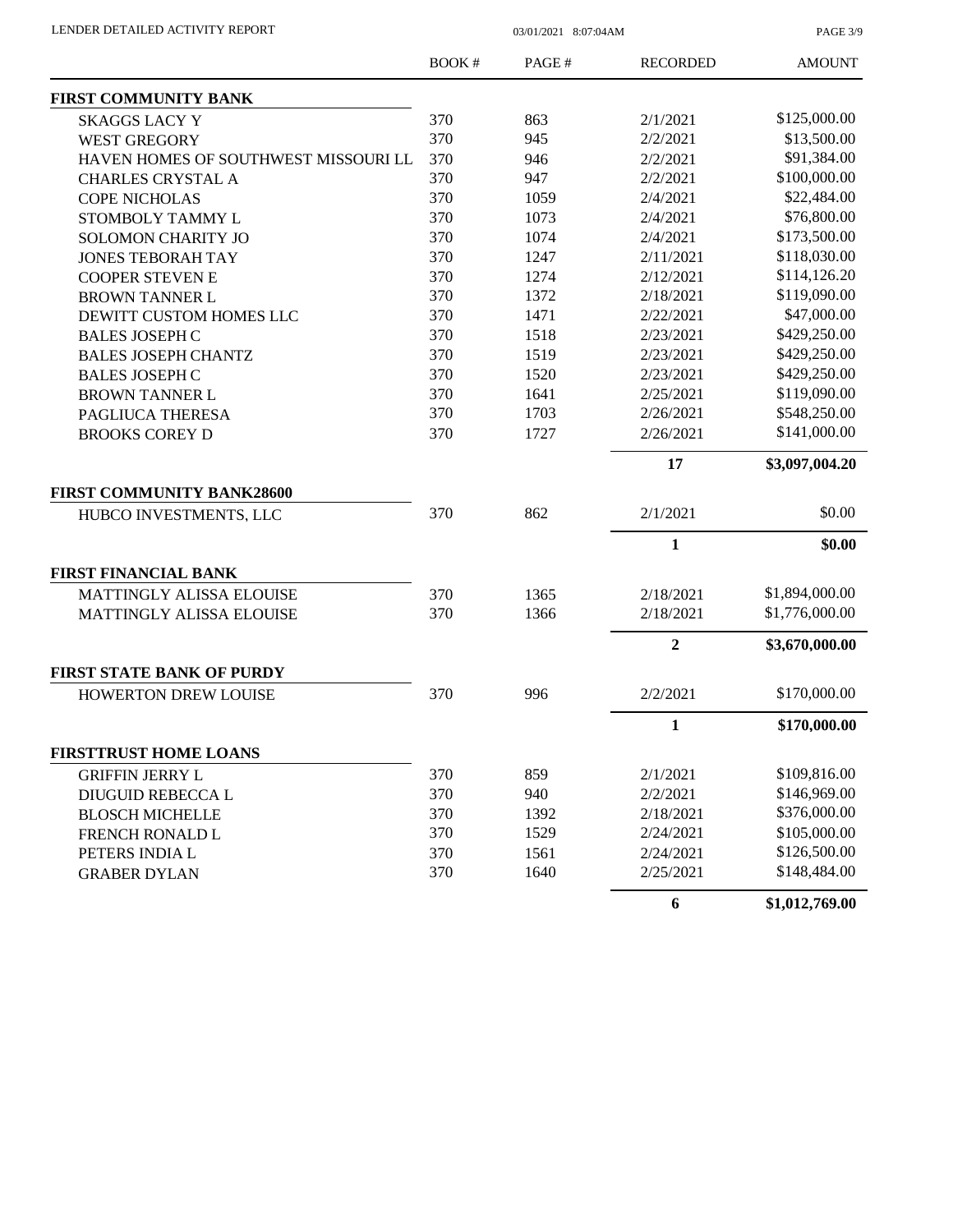PAGE 4/9

|                               | <b>BOOK#</b> | PAGE# | <b>RECORDED</b> | <b>AMOUNT</b>  |
|-------------------------------|--------------|-------|-----------------|----------------|
| <b>FLAT BRANCH MORTGAGE</b>   |              |       |                 |                |
| <b>LEONARD CAROL</b>          | 370          | 861   | 2/1/2021        | \$156,150.00   |
| <b>CASADY CODY</b>            | 370          | 883   | 2/1/2021        | \$251,600.00   |
| <b>WHITE RAVIN</b>            | 370          | 888   | 2/1/2021        | \$109,000.00   |
| <b>MARTINEZ MOVAN G</b>       | 370          | 892   | 2/1/2021        | \$82,323.00    |
| <b>SHOUMAKE MELISSA</b>       | 370          | 894   | 2/1/2021        | \$95,144.00    |
| THURMAN STELLA                | 370          | 918   | 2/1/2021        | \$367,500.00   |
| <b>ADAMS BARBARA</b>          | 370          | 922   | 2/2/2021        | \$185,400.00   |
| <b>DWYER PATRICK K</b>        | 370          | 942   | 2/2/2021        | \$160,000.00   |
| SHILLING JOHN M               | 370          | 1008  | 2/2/2021        | \$90,808.00    |
| <b>JACKSON ALICIA NICOLE</b>  | 370          | 1029  | 2/3/2021        | \$189,050.00   |
| <b>WALLACE JEREMY</b>         | 370          | 1032  | 2/3/2021        | \$49,920.00    |
| <b>CASTER SARAK</b>           | 370          | 1041  | 2/3/2021        | \$142,159.00   |
| <b>EARY ASHLY</b>             | 370          | 1044  | 2/4/2021        | \$159,054.00   |
| <b>BANKER CHRISTOPHER J</b>   | 370          | 1077  | 2/4/2021        | \$142,373.00   |
| RODRIGUEZ YOSELIN NOEMI       | 370          | 1111  | 2/5/2021        | \$149,600.00   |
| <b>SCHWARTZ ANN DENISE</b>    | 370          | 1140  | 2/8/2021        | \$396,000.00   |
| <b>EHRHART TRACY A</b>        | 370          | 1144  | 2/8/2021        | \$209,000.00   |
| <b>ROBERTSON TAYLOR</b>       | 370          | 1146  | 2/8/2021        | \$223,341.00   |
| <b>JILG JENNIFER</b>          | 370          | 1160  | 2/9/2021        | \$135,000.00   |
| <b>GILION JOSEPH</b>          | 370          | 1185  | 2/9/2021        | \$260,150.00   |
| PROFITT CHRISTY               | 370          | 1308  | 2/16/2021       | \$234,000.00   |
| <b>HAMLIN MICHELLE</b>        | 370          | 1403  | 2/18/2021       | \$240,400.00   |
| PETERS KENNETH W              | 370          | 1414  | 2/19/2021       | \$128,000.00   |
| <b>HECKMAN MARIAH</b>         | 370          | 1474  | 2/22/2021       | \$250,325.00   |
| <b>SHORE CHRISTOPHER S</b>    | 370          | 1490  | 2/22/2021       | \$279,006.00   |
| <b>BOGENPOHL DARLENE M</b>    | 370          | 1527  | 2/24/2021       | \$201,400.00   |
| <b>ECKERT BOBBIL</b>          | 370          | 1542  | 2/24/2021       | \$140,000.00   |
| YORKE EMILY M                 | 370          | 1552  | 2/24/2021       | \$280,000.00   |
| <b>CONES DRAKE N</b>          | 370          | 1568  | 2/24/2021       | \$141,391.00   |
|                               | 370          | 1570  | 2/24/2021       | \$184,500.00   |
| <b>GARNER KACY A</b>          | 370          | 1571  | 2/24/2021       | \$74,888.00    |
| <b>ROWE PAUL D</b>            | 370          | 1595  | 2/25/2021       | \$71,500.00    |
| <b>BIAVARANI DONITA K</b>     |              |       |                 | \$146,680.00   |
| <b>SPAIN WILLIAM</b>          | 370          | 1617  | 2/25/2021       |                |
| BENTZ JENNIFER L              | 370          | 1624  | 2/25/2021       | \$167,963.00   |
| <b>LEE JAMES</b>              | 370          | 1631  | 2/25/2021       | \$180,133.00   |
| <b>WEIGAND GEORGE</b>         | 370          | 1645  | 2/25/2021       | \$208,800.00   |
| <b>BOHON BETHANY</b>          | 370          | 1673  | 2/26/2021       | \$142,766.00   |
| <b>HARRIS SHERRY ANN</b>      | 370          | 1675  | 2/26/2021       | \$89,494.00    |
| <b>CRUM MICHELE L</b>         | 370          | 1695  | 2/26/2021       | \$122,735.00   |
|                               |              |       | 39              | \$6,837,553.00 |
| FREEDOM MORTGAGE CORPORATION  |              |       |                 |                |
| DOWELL JANET L                | 370          | 932   | 2/2/2021        | \$114,500.00   |
| PING RANDOLPH EARL            | 370          | 1354  | 2/17/2021       | \$120,536.00   |
| DOOLAN DWAYNE M               | 370          | 1546  | 2/24/2021       | \$225,308.00   |
|                               |              |       | 3               | \$460,344.00   |
| <b>GATEWAY MORTGAGE GROUP</b> |              |       |                 |                |
| <b>GARTH ALEXIS</b>           | 370          | 983   | 2/2/2021        | \$148,675.00   |
| <b>BOECKER MORGAN BOWEN</b>   | 370          | 1393  | 2/18/2021       | \$103,365.00   |
| <b>UNRUH WADE A</b>           | 370          | 1472  | 2/22/2021       | \$165,600.00   |
| PATTERSON JAMES H JR          | 370          | 1523  | 2/23/2021       | \$121,700.00   |
| <b>DEAL THOMAS W</b>          | 370          | 1723  | 2/26/2021       | \$161,616.00   |
|                               |              |       | 5               | \$700,956.00   |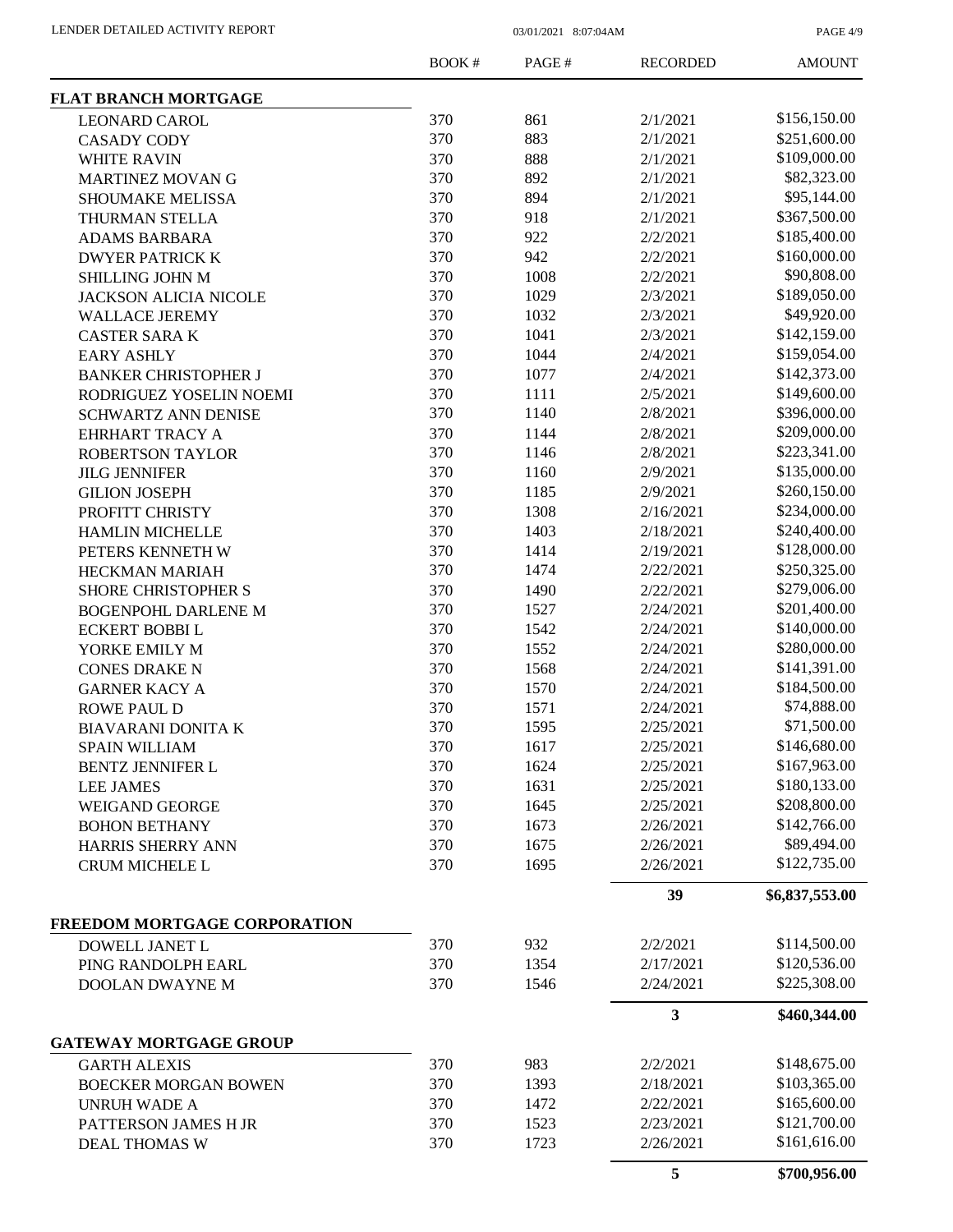PAGE 5/9

|                                                      | <b>BOOK#</b> | PAGE# | <b>RECORDED</b>  | <b>AMOUNT</b>  |
|------------------------------------------------------|--------------|-------|------------------|----------------|
| <b>GREAT PLAINS FEDERAL CREDIT UNION</b>             |              |       |                  |                |
| <b>COTTRELL VIVIAN</b>                               | 370          | 1525  | 2/23/2021        | \$191,000.00   |
|                                                      |              |       | $\mathbf{1}$     | \$191,000.00   |
| <b>GUARANTY BANK</b>                                 |              |       |                  |                |
| <b>NEWLAN MARY</b>                                   | 370          | 1034  | 2/3/2021         | \$214,000.00   |
| <b>NEWLAN DAWN</b>                                   | 370          | 1035  | 2/3/2021         | \$150,000.00   |
| <b>COX VICKIE D</b>                                  | 370          | 1090  | 2/4/2021         | \$990,000.00   |
| <b>GREEN JEANETTE S</b>                              | 370          | 1336  | 2/16/2021        | \$329,000.00   |
| <b>RAPP ZANE</b>                                     | 370          | 1339  | 2/16/2021        | \$187,878.00   |
| NURSARIWALA SEFALI                                   | 370          | 1356  | 2/17/2021        | \$1,057,950.00 |
| <b>EHRHARDT JACOB</b>                                | 370          | 1399  | 2/18/2021        | \$91,910.00    |
| <b>LANE LORETTA</b>                                  | 370          | 1708  | 2/26/2021        | \$64,000.00    |
| DRINKWITZ TIFFANEY                                   | 370          | 1719  | 2/26/2021        | \$358,000.00   |
|                                                      |              |       | $\boldsymbol{9}$ | \$3,442,738.00 |
| <b>HENTON SANDRA L TRUST</b>                         |              |       |                  |                |
| STEVE MOSER PROPERTIES LLC                           | 370          | 1374  | 2/18/2021        | \$127,000.00   |
|                                                      |              |       | $\mathbf{1}$     | \$127,000.00   |
| HENTON STEPHEN L TRUST                               |              |       |                  |                |
| STEVE MOSER PROPERTIES LLC                           | 370          | 1374  | 2/18/2021        | \$127,000.00   |
|                                                      |              |       | $\mathbf{1}$     | \$127,000.00   |
| <b>HOME POINT FINANCIAL</b><br><b>BARTON RANDY P</b> | 370          | 1331  | 2/16/2021        | \$96,000.00    |
|                                                      |              |       | $\mathbf{1}$     |                |
| <b>HOMESTAR FINANCIAL</b>                            |              |       |                  | \$96,000.00    |
| <b>SPEAR CINDY</b>                                   | 370          | 1105  | 2/5/2021         | \$242,000.00   |
|                                                      |              |       | $\mathbf{1}$     | \$242,000.00   |
| JOPLIN METRO CREDIT UNION                            |              |       |                  |                |
| MARN MICHAEL D                                       | 370          | 1148  | 2/8/2021         | \$31,000.00    |
|                                                      |              |       | $\mathbf{1}$     | \$31,000.00    |
| <b>JPMORGAN CHASE BANK</b>                           |              |       |                  |                |
| <b>SARRATT</b>                                       | 370          | 1037  | 2/3/2021         | \$104,685.00   |
|                                                      |              |       | $\mathbf{1}$     | \$104,685.00   |
| <b>MAGNOLIA BANK</b>                                 |              |       |                  |                |
| <b>DAVIS FERN A</b>                                  | 370          | 1025  | 2/3/2021         | \$225,077.00   |
|                                                      |              |       | $\mathbf{1}$     | \$225,077.00   |
| <b>MAILES CARMEN TRUST</b>                           |              |       |                  |                |
| MOSER ENDEAVORS LLC                                  | 370          | 988   | 2/2/2021         | \$50,000.00    |
|                                                      |              |       | $\mathbf{1}$     | \$50,000.00    |
| <b>MAILES DAVID</b><br>TACKETT BRIAN D               | 370          | 1649  | 2/25/2021        | \$25,000.00    |
|                                                      |              |       |                  |                |
|                                                      |              |       | $\mathbf{1}$     | \$25,000.00    |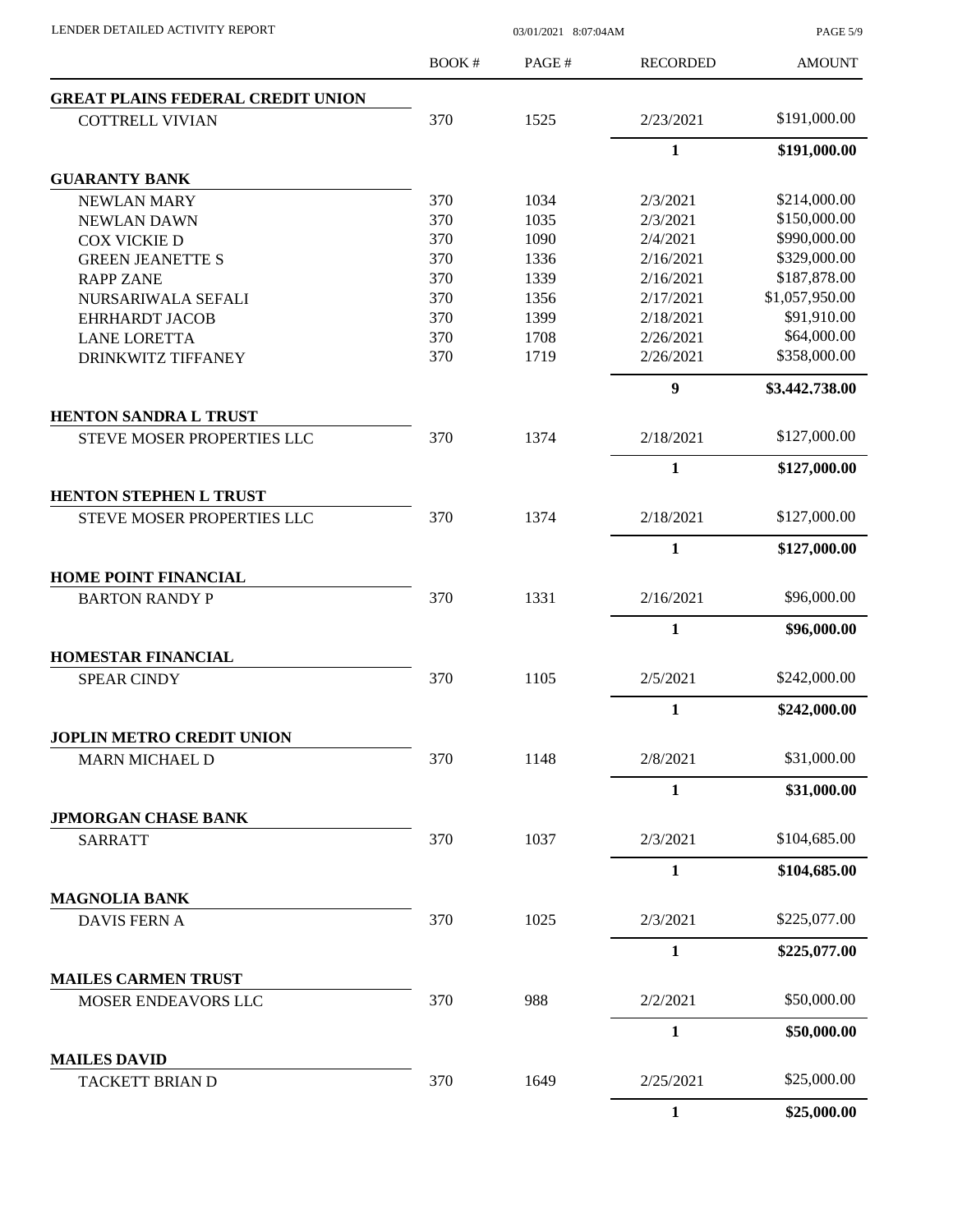| LENDER DETAILED ACTIVITY REPORT                     | 03/01/2021 8:07:04AM |              |                        | PAGE 6/9                     |  |
|-----------------------------------------------------|----------------------|--------------|------------------------|------------------------------|--|
|                                                     | <b>BOOK#</b>         | PAGE#        | <b>RECORDED</b>        | <b>AMOUNT</b>                |  |
| <b>MID-MISSOURI BANK</b>                            |                      |              |                        |                              |  |
| HARRIS JENNIFER D                                   | 370                  | 1417         | 2/19/2021              | \$110,400.00                 |  |
| <b>GOLLUBSKE ERIN N</b>                             | 370                  | 1436         | 2/19/2021              | \$142,000.00                 |  |
|                                                     |                      |              | $\overline{2}$         | \$252,400.00                 |  |
| <b>MIDWEST MORTGAGE</b>                             |                      |              |                        |                              |  |
| <b>WERRIES SAMANTHA D</b>                           | 370                  | 1706         | 2/26/2021              | \$116,250.00                 |  |
|                                                     |                      |              | $\mathbf{1}$           | \$116,250.00                 |  |
| MORTGAGE INVESTMENT SERVICES                        |                      |              |                        |                              |  |
| HARTMAN STEVEN BRADLEY                              | 370                  | 1489         | 2/22/2021              | \$66,500.00                  |  |
|                                                     |                      |              | $\mathbf{1}$           | \$66,500.00                  |  |
| <b>MR COOPER</b><br><b>FRANCOEUR MARGRET A</b>      | 370                  | 1259         | 2/11/2021              | \$92,558.00                  |  |
|                                                     |                      |              | $\mathbf{1}$           |                              |  |
| <b>NBKC BANK</b>                                    |                      |              |                        | \$92,558.00                  |  |
| PANAK HOLLY S                                       | 370                  | 1346         | 2/17/2021              | \$270,900.00                 |  |
|                                                     |                      |              | $\mathbf{1}$           | \$270,900.00                 |  |
| NEOSHO AREA HABITAT FOR HUMANITY                    |                      |              |                        |                              |  |
| <b>TANGUAY ILA</b>                                  | 370                  | 1559         | 2/24/2021              | \$86,400.00                  |  |
| <b>TANGUAY ILA</b>                                  | 370                  | 1560         | 2/24/2021              | \$105,600.00                 |  |
|                                                     |                      |              | $\mathbf{2}$           | \$192,000.00                 |  |
| NEW AMERICAN FUNDING                                |                      |              |                        |                              |  |
| MELECH LYDIA M                                      | 370                  | 1217         | 2/10/2021              | \$188,663.00                 |  |
|                                                     |                      |              | $\mathbf{1}$           | \$188,663.00                 |  |
| <b>OXFORD PARK APARTMENTS PARTNERS LP</b>           |                      |              |                        |                              |  |
| OXFORD PARK APARTMENTS LLC                          | 370                  | 1444         | 2/19/2021              | \$600,000.00                 |  |
|                                                     |                      |              | $\mathbf{1}$           | \$600,000.00                 |  |
| PENNYMAC LOAN SERVICES                              |                      |              |                        |                              |  |
| ANGLETON EMILY ANN                                  | 370<br>370           | 1010<br>1222 | 2/3/2021<br>2/11/2021  | \$124,584.00<br>\$113,403.00 |  |
| <b>CARTER CARRIE</b>                                |                      |              |                        |                              |  |
|                                                     |                      |              | $\overline{2}$         | \$237,987.00                 |  |
| PEOPLES BANK OF SENECA                              |                      |              |                        |                              |  |
| KENNEDY MICHELLE L                                  | 370<br>370           | 934<br>993   | 2/2/2021<br>2/2/2021   | \$115,294.00<br>\$408,800.00 |  |
| KATEE SQUARED PROPERTIES LLC                        | 370                  |              | 2/11/2021              | \$189,000.00                 |  |
| <b>MORRIS AMANDA</b>                                | 370                  | 1253<br>1257 |                        | \$21,000.00                  |  |
| <b>MORRIS TYLER</b>                                 |                      |              | 2/11/2021              | \$175,000.00                 |  |
| <b>BUTLER TAYLOR BROOKE</b>                         | 370                  | 1300         | 2/12/2021              | \$27,000.00                  |  |
| <b>MARTINEZ ABEL</b>                                | 370<br>370           | 1301         | 2/12/2021              | \$40,000.00                  |  |
| <b>COBB ROBERT A</b>                                |                      | 1330         | 2/16/2021              | \$66,400.00                  |  |
| VANSICKLE GARY D                                    | 370                  | 1394         | 2/18/2021              |                              |  |
| <b>GRANGER CANDACE B</b><br><b>COBBLE GREGORY K</b> | 370<br>370           | 1477<br>1499 | 2/22/2021<br>2/23/2021 | \$96,000.00<br>\$150,000.00  |  |
|                                                     |                      |              | 10                     | \$1,288,494.00               |  |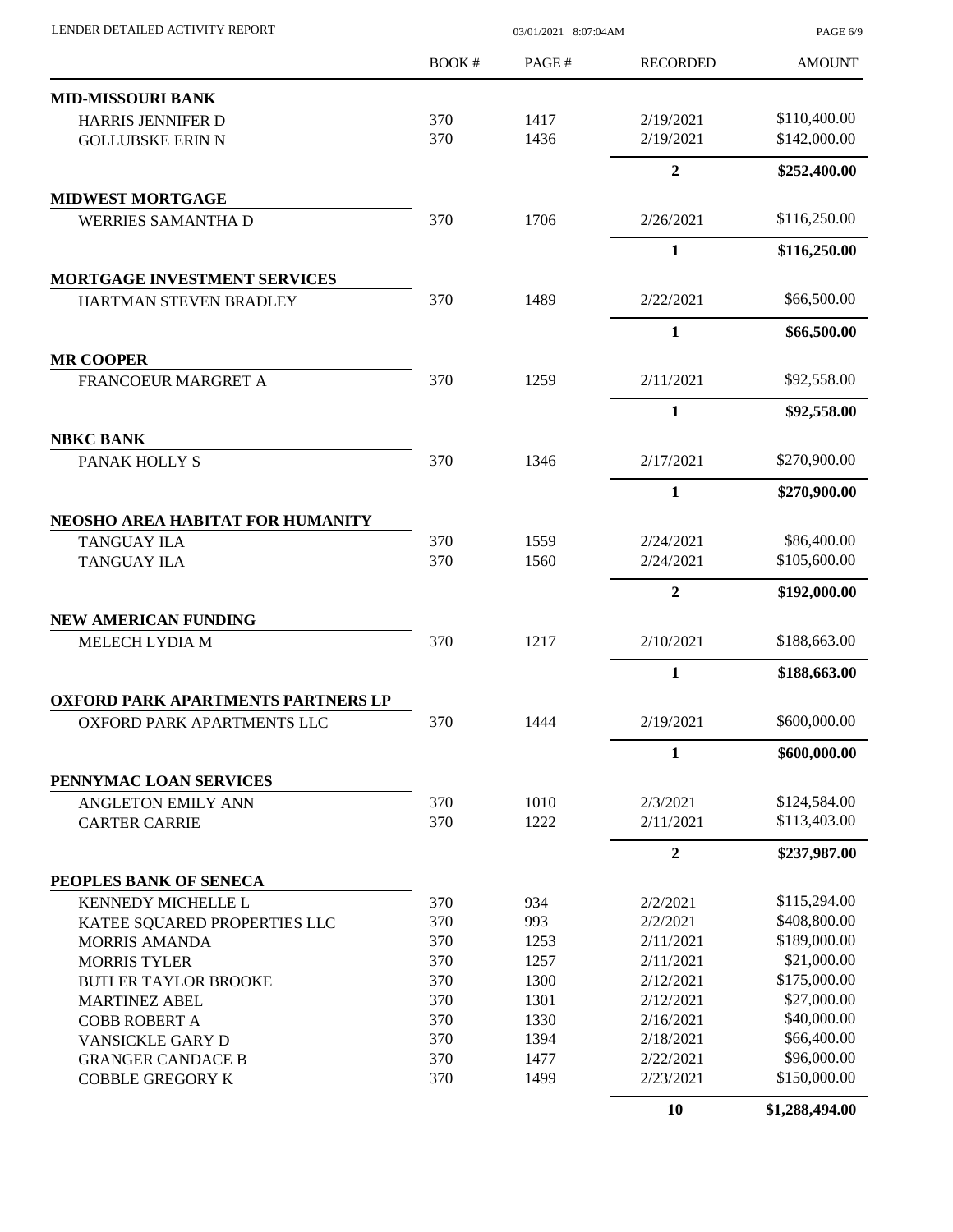|                                            | <b>BOOK#</b> | PAGE# | <b>RECORDED</b> | <b>AMOUNT</b>  |
|--------------------------------------------|--------------|-------|-----------------|----------------|
| PINNACLE BANK                              |              |       |                 |                |
| <b>ALLISON DYLAN</b>                       | 370          | 1209  | 2/10/2021       | \$167,000.00   |
| PARKER HARRY J                             | 370          | 1340  | 2/16/2021       | \$174,700.00   |
| <b>LOCHER MELISSA A TRUST</b>              | 370          | 1418  | 2/19/2021       | \$262,500.00   |
|                                            |              |       | 3               | \$604,200.00   |
| <b>QUICKEN LOANS</b>                       |              |       |                 |                |
| PENA JASON                                 | 370          | 856   | 2/1/2021        | \$256,000.00   |
| <b>BRIDGES COLETTE</b>                     | 370          | 857   | 2/1/2021        | \$124,298.00   |
| FRANCISCO SCOTT L                          | 370          | 1015  | 2/3/2021        | \$100,000.00   |
| <b>GARRETT KRISTOPHER K</b>                | 370          | 1018  | 2/3/2021        | \$201,500.00   |
| <b>ROHREN KIRSTINE</b>                     | 370          | 1117  | 2/5/2021        | \$87,300.00    |
| <b>BREAUX EDWARD</b>                       | 370          | 1119  | 2/8/2021        | \$200,836.00   |
| <b>WELSCH CATHERINE A</b>                  | 370          | 1125  | 2/8/2021        | \$186,648.00   |
| <b>MORRIS DORIS</b>                        | 370          | 1127  | 2/8/2021        | \$79,200.00    |
| <b>WARD THOMAS</b>                         | 370          | 1241  | 2/11/2021       | \$75,000.00    |
| <b>FAST BEVERLY S</b>                      | 370          | 1268  | 2/12/2021       | \$151,614.00   |
| <b>DIVINE JACK W</b>                       | 370          | 1307  | 2/16/2021       | \$129,990.00   |
| YORK JANICE LEAH                           | 370          | 1427  | 2/19/2021       | \$147,000.00   |
| <b>LOWE GARY E</b>                         | 370          | 1463  | 2/22/2021       | \$105,000.00   |
| <b>BYRNE CHRISTINA</b>                     | 370          | 1506  | 2/23/2021       | \$233,980.00   |
| <b>ENGLISH CHRISTY D</b>                   | 370          | 1543  | 2/24/2021       | \$195,855.00   |
|                                            |              |       | 15              | \$2,274,221.00 |
| SECRETARY OF HOUSING AND URBAN DEVELOPMENT |              |       |                 |                |
| <b>ARAUJO JESSICA</b>                      | 370          | 977   | 2/2/2021        | \$5,274.74     |
| MCKINNEY JENNIFER A                        | 370          | 1510  | 2/23/2021       | \$1,906.12     |
| <b>BASLEE REBEKAH</b>                      | 370          | 1514  | 2/23/2021       | \$5,414.85     |
|                                            |              |       | 3               | \$12,595.71    |
| <b>SIMMONS BANK</b>                        |              |       |                 |                |
| <b>LALANI SUNAIB</b>                       | 370          | 1017  | 2/3/2021        | \$296,000.00   |
| VAN BUREN NADA                             | 370          | 1497  | 2/22/2021       | \$66,048.00    |
|                                            |              |       | $\overline{2}$  | \$362,048.00   |
| <b>SOUTHWEST MISSOURI BANK</b>             |              |       |                 |                |
| <b>THOGMARTIN ROBERT</b>                   | 370          | 891   | 2/1/2021        | \$111,000.00   |
| HIRSHEY STANLEY K                          | 370          | 986   | 2/2/2021        | \$93,500.00    |
| <b>FULLERTON RUTHANNE</b>                  | 370          | 1053  | 2/4/2021        | \$42,000.00    |
| <b>SANDERS BOB J</b>                       | 370          | 1107  | 2/5/2021        | \$108,000.00   |
| <b>BOWMAN ROBERT</b>                       | 370          | 1240  | 2/11/2021       | \$120,000.00   |
| <b>WERNER AARON J</b>                      | 370          | 1248  | 2/11/2021       | \$73,600.00    |
| <b>RUSSOW JOHNNY</b>                       | 370          | 1292  | 2/12/2021       | \$56,000.00    |
| LANCASTER HARLAN E SR TRUST                | 370          | 1293  | 2/12/2021       | \$29,000.00    |
| <b>CHURCH OF THE NAZARENE</b>              | 370          | 1377  | 2/18/2021       | \$150,000.00   |
| <b>HEATLEY LORIE S</b>                     | 370          | 1378  | 2/18/2021       | \$40,000.00    |
| <b>MAHR BRUCE M</b>                        | 370          | 1433  | 2/19/2021       | \$8,500.00     |
| <b>WENGER KIMBERLY</b>                     | 370          | 1576  | 2/24/2021       | \$99,260.00    |
| <b>ROGERS JOEL</b>                         | 370          | 1628  | 2/25/2021       | \$60,000.00    |
| <b>ANDERSON JASON</b>                      | 370          | 1629  | 2/25/2021       | \$72,000.00    |
| MICHALOPOULOS JAIME                        | 370          | 1676  | 2/26/2021       | \$188,000.00   |
| TURNER CARY L                              | 370          | 1678  | 2/26/2021       | \$9,500.00     |
| EDGEMAN PROPERTIES, LLC                    | 370          | 1691  | 2/26/2021       | \$4,200,000.00 |

LENDER DETAILED ACTIVITY REPORT 03/01/2021 8:07:04AM

**17 \$5,460,360.00**

PAGE 7/9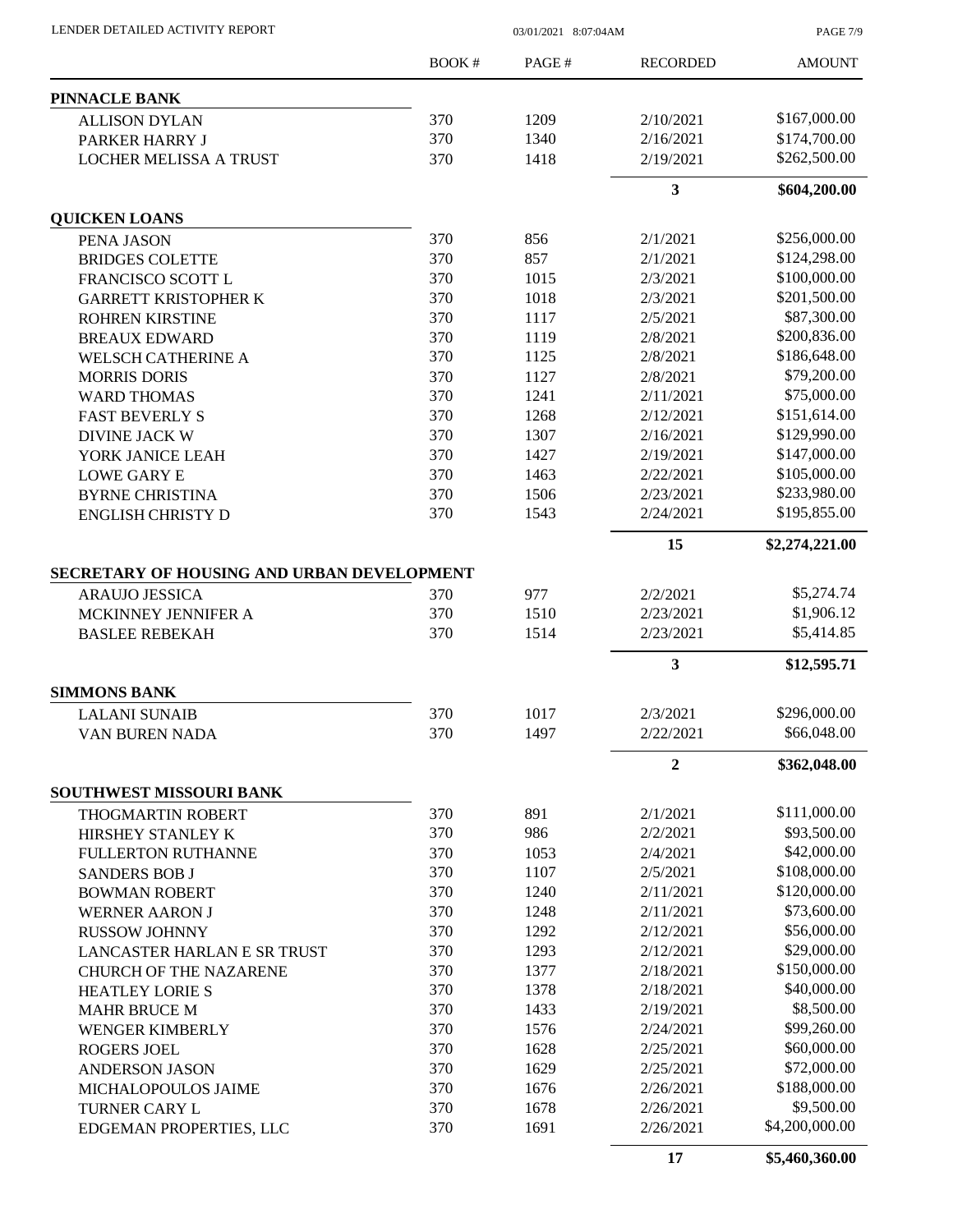| LENDER DETAILED ACTIVITY REPORT                   |              | 03/01/2021 8:07:04AM |                        | PAGE 8/9                    |  |
|---------------------------------------------------|--------------|----------------------|------------------------|-----------------------------|--|
|                                                   | <b>BOOK#</b> | PAGE#                | <b>RECORDED</b>        | <b>AMOUNT</b>               |  |
| ST CLAIR COUNTY STATE BANK                        |              |                      |                        |                             |  |
| <b>BENNETT BEVERLY</b>                            | 370          | 1623                 | 2/25/2021              | \$79,597.38                 |  |
|                                                   |              |                      | $\mathbf{1}$           | \$79,597.38                 |  |
| THE FIRST NATIONAL BANK AND TRUST COMPANY OF M    |              |                      |                        |                             |  |
| STOVALL KATHRYN JO                                | 370          | 1216                 | 2/10/2021              | \$497,450.00                |  |
|                                                   |              |                      | $\mathbf{1}$           | \$497,450.00                |  |
| <b>TOWNE MORTGAGE</b>                             |              |                      |                        |                             |  |
| <b>LYTLE DANA M</b>                               | 370          | 898                  | 2/1/2021               | \$75,100.00                 |  |
| NOONE MARISSA J                                   | 370          | 1133                 | 2/8/2021               | \$101,320.00                |  |
| <b>BLACKFORD MICHAEL</b>                          | 370          | 1152                 | 2/8/2021               | \$85,000.00                 |  |
| HUTCHINS JUSTIN G                                 | 370          | 1271                 | 2/12/2021              | \$138,160.00<br>\$63,600.00 |  |
| <b>JESSIP STEPHANIE</b><br><b>LUCKE ETHAN D</b>   | 370<br>370   | 1507<br>1554         | 2/23/2021<br>2/24/2021 | \$152,915.00                |  |
|                                                   |              |                      |                        |                             |  |
| <b>TRUIST BANK</b>                                |              |                      | 6                      | \$616,095.00                |  |
| <b>VOGT TERRY L TRUST</b>                         | 370          | 1537                 | 2/24/2021              | \$248,200.00                |  |
|                                                   |              |                      | $\mathbf{1}$           | \$248,200.00                |  |
| <b>USBANK</b>                                     |              |                      |                        |                             |  |
| <b>DEVOE MARYANN</b>                              | 370          | 1011                 | 2/3/2021               | \$50,607.00                 |  |
| SUPPLEE LINDSAY A                                 | 370          | 1128                 | 2/8/2021               | \$132,200.00                |  |
| ALLMAN SHARON L                                   | 370          | 1449                 | 2/19/2021              | \$129,640.00                |  |
|                                                   |              |                      | 3                      | \$312,447.00                |  |
| <b>UNION BANK &amp; TRUST COMPANY</b>             |              |                      |                        |                             |  |
| ARLINGTON BALLPARK WAY LLC                        | 370          | 1698                 | 2/26/2021              | 13,223,386.98               |  |
|                                                   |              |                      | $\mathbf{1}$           | \$13,223,386.98             |  |
| <b>UNITED BANK</b>                                |              |                      |                        |                             |  |
| <b>ARTSOCK ACY</b>                                | 370          | 1109                 | 2/5/2021               | \$366,160.00                |  |
|                                                   |              |                      | $\mathbf{1}$           | \$366,160.00                |  |
| <b>US WIDE FINANCIAL</b><br><b>WICKE TAMMY</b>    | 370          | 1096                 | 2/5/2021               | \$365,300.00                |  |
|                                                   |              |                      | $\mathbf{1}$           | \$365,300.00                |  |
| <b>USAA FEDERAL SAVINGS BANK</b>                  |              |                      |                        |                             |  |
| WILLIFORD MARVIN A                                | 370          | 1405                 | 2/18/2021              | \$400,800.00                |  |
|                                                   |              |                      | $\mathbf{1}$           | \$400,800.00                |  |
| <b>USDA</b>                                       |              |                      |                        |                             |  |
| STOVALL KATHRYN JO                                | 370          | 1218                 | 2/10/2021              | \$65,000.00                 |  |
|                                                   |              |                      | $\mathbf{1}$           | \$65,000.00                 |  |
| VANDERBILT MORTGAGE<br><b>GOOD LUCINDA ELAINE</b> | 370          | 1085                 | 2/4/2021               | \$139,739.07                |  |
|                                                   |              |                      | $\mathbf{1}$           | \$139,739.07                |  |
| <b>VETERANS UNITED HOME LOANS</b>                 |              |                      |                        |                             |  |
| FERNANDEZ MATTHEW                                 | 370          | 1459                 | 2/22/2021              | \$107,415.00                |  |
|                                                   |              |                      | 1                      | \$107,415.00                |  |